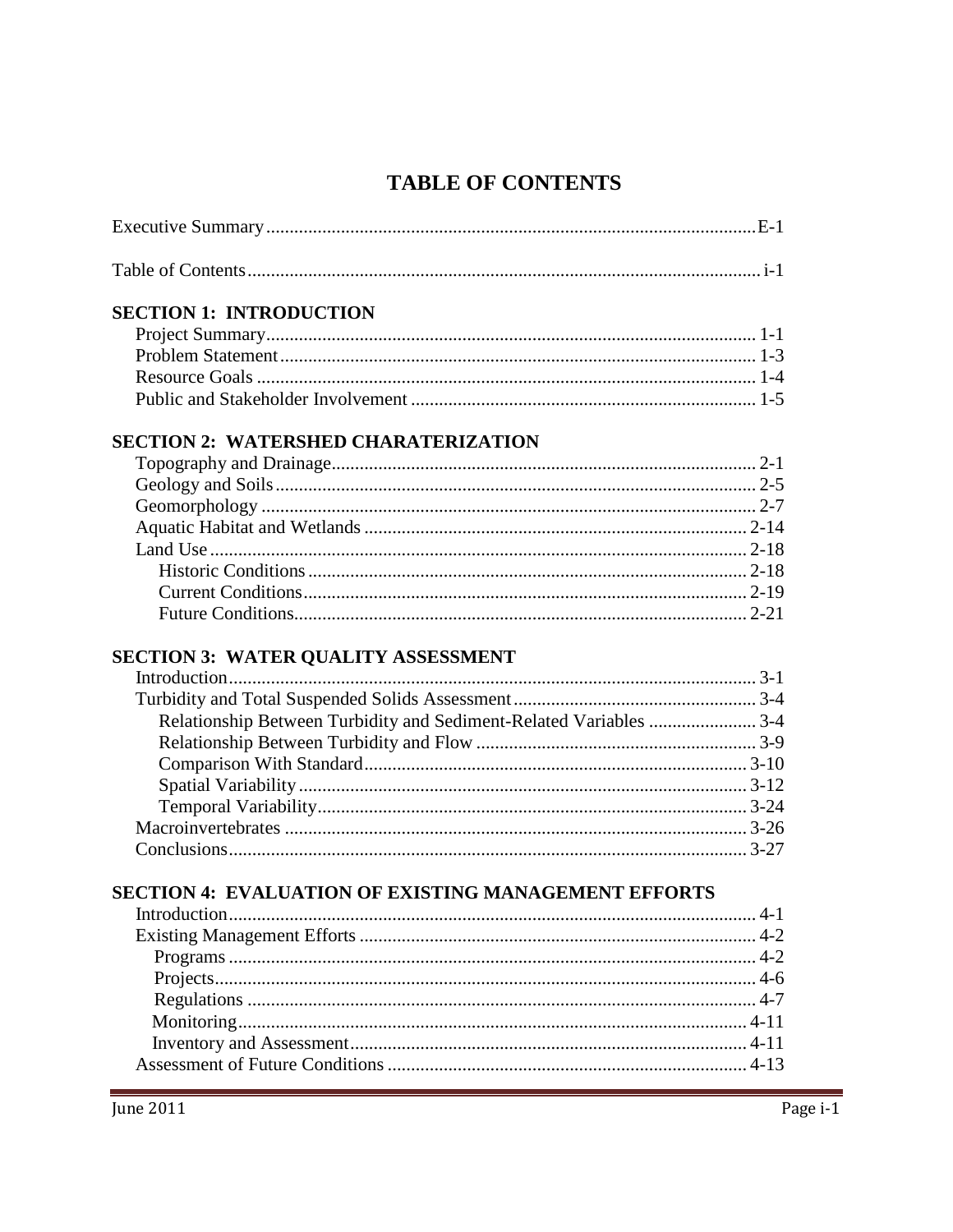| <b>SECTION 5: IMPLEMENTATION PLAN</b> |  |
|---------------------------------------|--|
|                                       |  |
|                                       |  |
|                                       |  |
|                                       |  |

## **FIGURES**

| Figure 2-5. Erosion Along a Cut Bank and Deposition on a Point Bar on Sand Creek. 2-7 |  |
|---------------------------------------------------------------------------------------|--|
|                                                                                       |  |
|                                                                                       |  |
|                                                                                       |  |
|                                                                                       |  |
|                                                                                       |  |
|                                                                                       |  |
| Figure 3-2. Credit River Watershed Turbidity and Sediment-Related Monitoring          |  |
|                                                                                       |  |
| Figure 3-3. Regression Between Field and Laboratory Turbidity for the Credit          |  |
|                                                                                       |  |
|                                                                                       |  |
|                                                                                       |  |
| Figure 3-6. Comparison of Continuous Mean Daily Turbidity Readings and                |  |
|                                                                                       |  |
| Figure 3-7. Comparison of Laboratory Turbidity Sample Analyses and Flow               |  |
| From the Credit River, 1993-2008, Metropolitan Council Site @                         |  |
|                                                                                       |  |
|                                                                                       |  |
| Figure 3-9. Field Erosion Percentages Estimated Using Isotope Fingerprint             |  |
| Techniques for Lower Minnesota River Watersheds (MPCA, 2009) 3-16                     |  |
|                                                                                       |  |
|                                                                                       |  |
|                                                                                       |  |
| Figure 3-13. Simulated Average Annual TSS Yields by Subbasin                          |  |
| Figure 3-14. Simulated Field and Non-Field TSS Loads by Subbasin for                  |  |
|                                                                                       |  |
|                                                                                       |  |
| Figure 3-16. Mass Balance of Non-Point TSS Loads in Credit River Watershed 3-23       |  |
|                                                                                       |  |